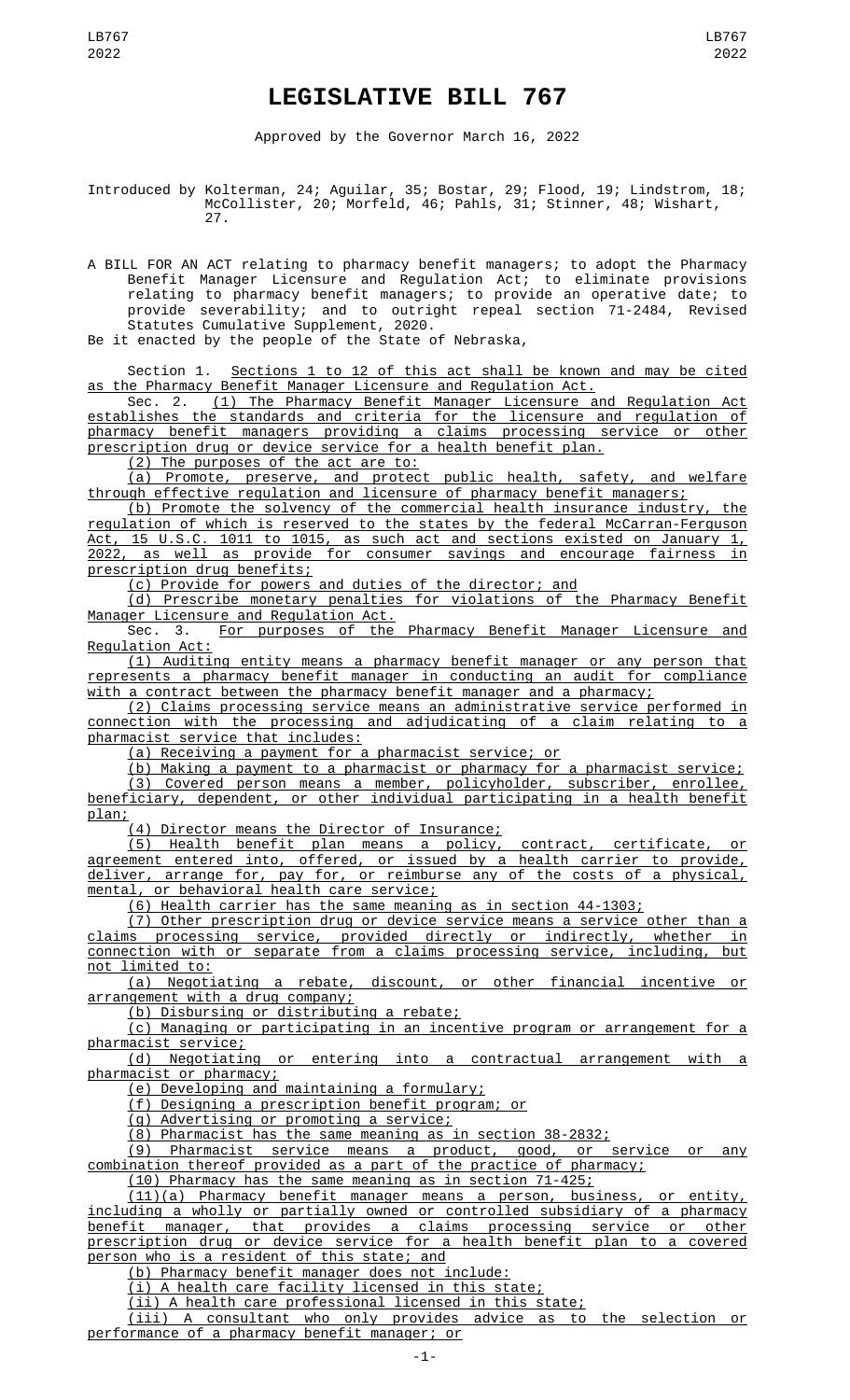(iv) A health carrier to the extent that it performs any claims processing service or other prescription drug or device service exclusively for its enrollees; and

(12) Plan sponsor has the same meaning as in section 44-2702.

(1) The Pharmacy Benefit Manager Licensure and Regulation Act applies to any contract or health benefit plan issued, renewed, recredentialed, amended, or extended on or after the operative date of this act, including any health carrier that performs a claims processing service or other prescription drug or device service through a third party.

(2) As a condition of licensure, any contract in existence on the date a pharmacy benefit manager receives its license to do business in this state shall comply with the requirements of the act.

(3) Nothing in the act is intended or shall be construed to conflict with existing relevant federal law.

Sec. 5. (1) A person shall not establish or operate as a pharmacy benefit manager in this state for a health benefit plan without first obtaining a license from the director under the Pharmacy Benefit Manager Licensure and Regulation Act.

(2) The director may adopt and promulgate rules and regulations establishing the licensing application, financial, and reporting requirements for pharmacy benefit managers under the act.

(3) A person applying for a pharmacy benefit manager license shall submit an application for licensure in the form and manner prescribed by the director.

(4) A person submitting an application for a pharmacy benefit manager license shall include with the application a nonrefundable application fee. The director shall establish the nonrefundable application fee in an amount not to exceed five hundred dollars.

(5) The director may refuse to issue or renew a license if the director determines that the applicant or any individual responsible for the conduct of<br>affairs of the applicant is not competent, trustworthy, financially affairs of the applicant is not competent, trustworthy, financially responsible, or of good personal and business reputation, has been found to have violated the insurance laws of this state or any other jurisdiction, or has had an insurance or other certificate of authority or license denied or revoked for cause by any jurisdiction.

(6)(a) Unless surrendered, suspended, or revoked by the director, a license issued under this section is valid as long as the pharmacy benefit manager continues to do business in this state and remains in compliance with the provisions of the act and any applicable rules and regulations, including the completion of a renewal application on a form prescribed by the director and payment of an annual license renewal fee. The director shall establish the annual license renewal fee in an amount not to exceed two hundred fifty dollars.

(b) Such application and renewal fee shall be received by the director on or before thirty days prior to the anniversary of the effective date of the pharmacy benefit manager's initial or most recent license.

Sec. 6. (1) A participation contract between a pharmacy benefit manager and any pharmacist or pharmacy providing prescription drug coverage for a health benefit plan shall not prohibit or restrict any pharmacy or pharmacist from or penalize any pharmacy or pharmacist for disclosing to any covered person any health care information that the pharmacy or pharmacist deems appropriate regarding:<br>(a) The nature of treatment,

risks, or an alternative to such treatment;

(b) The availability of an alternate therapy, consultation, or test;

(c) The decision of a utilization reviewer or similar person to authorize or deny a service;

(d) The process that is used to authorize or deny a health care service or benefit; or

(e) Information on any financial incentive or structure used by the health carrier.

(2) A pharmacy benefit manager shall not prohibit a pharmacy or pharmacist from discussing information regarding the total cost for a pharmacist service for a prescription drug or from selling a more affordable alternative to the covered person if a more affordable alternative is available.

(3) A pharmacy benefit manager contract with a participating pharmacist or pharmacy shall not prohibit, restrict, or limit disclosure of information to the director, law enforcement, or a state or federal governmental official, provided that:

(a) The recipient of the information represents that such recipient has the authority, to the extent provided by state or federal law, to maintain proprietary information as confidential; and

(b) Prior to disclosure of information designated as confidential, the pharmacist or pharmacy:

(i) Marks as confidential any document in which the information appears; or

(ii) Requests confidential treatment for any oral communication of the information.

(4) A pharmacy benefit manager shall not terminate the contract with or penalize a pharmacist or pharmacy due to the pharmacist or pharmacy:

(a) Disclosing information about a pharmacy benefit manager practice, except information determined to be a trade secret, or the director; or

(b) Sharing any portion of the pharmacy benefit manager contract with the director pursuant to a complaint or a query regarding whether the contract is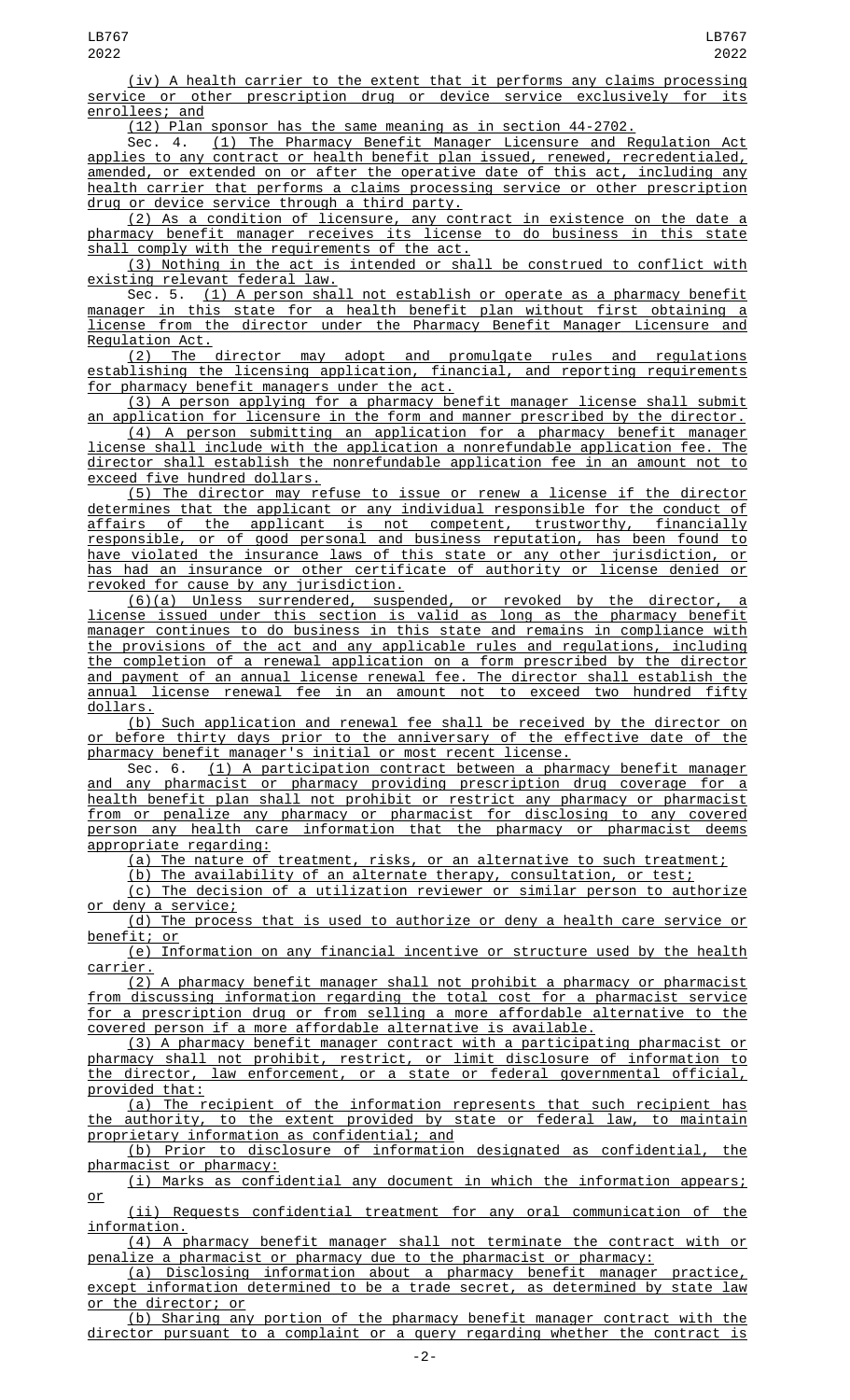in compliance with the Pharmacy Benefit Manager Licensure and Regulation Act. (5)(a) A pharmacy benefit manager shall not require a covered person

purchasing a covered prescription drug to pay an amount greater than the lesser of the covered person's cost-sharing amount under the terms of the health benefit plan or the amount the covered person would pay for the drug if the covered person were paying the cash price.

(b) Any amount paid by a covered person under subdivision (5)(a) of this section shall be attributable toward any deductible or, to the extent consistent with section 2707 of the federal Public Health Service Act, 42 U.S.C. 300gg-6, as such section existed on January 1, 2022, the annual out-ofpocket maximum under the covered person's health benefit plan.

Sec. 7. <u>(1) Unless otherwise prohibited by federal law, an auditing</u> entity conducting a pharmacy audit shall:

(a) Give any pharmacy notice fifteen business days prior to conducting an initial onsite audit;

(b) For any audit that involves clinical or professional judgement, conduct such audit by or in consultation with a pharmacist; and

(c) Audit each pharmacy under the same standards and parameters as other similarly situated pharmacies.

(2) Unless otherwise prohibited by federal law, for any pharmacy audit conducted by an auditing entity:

(a) The period covered by the audit shall not exceed twenty-four months from the date that the claim was submitted to the auditing entity, unless a longer period is required under state or federal law;

(b) If an auditing entity uses random sampling as a method for selecting a of claims for examination, the sample size shall be appropriate for a statistically reliable sample;

(c) The auditing entity shall provide the pharmacy a masked list containing any prescription number or date range that the auditing entity is seeking to audit;<br>(d) No onsite

audit shall take place during the first five business days of the month without the consent of the pharmacy;

(e) No auditor shall enter the area of any pharmacy where patient-specific information is available without being escorted by an employee of the pharmacy and, to the extent possible, each auditor shall remain out of the sight and hearing range of any pharmacy customer;

(f) No recoupment shall be deducted from or applied against a future remittance until after the appeal process is complete and both parties receive the results of the final audit;

(g) No pharmacy benefit manager shall require information to be written on a prescription unless such information is required to be written on the prescription by state or federal law;

(h) Recoupment may be assessed for information not written on a prescription if:

 $(i)(A)$  Such information is required in the provider manual; or

(B) The information is required by the federal Food and Drug Administration or the drug manufacturer's product safety program; and

(ii) The information required under subdivision (i)(A) or (B) of this subdivision (h) is not readily available for the auditing entity at the time of the audit; and

(i) No auditing entity or agent shall receive payment based on a percentage of any recoupment.

(3) For recoupment under the Pharmacy Benefit Manager Licensure and Regulation Act, the auditing entity shall:

(a) Include consumer-oriented parameters based on manufacturer listings in the audit parameters;

(b) Consider the pharmacy's usual and customary price for a compounded medication as the reimbursable cost, unless the pricing method is outlined in the pharmacy provider contract;

(c) Base a finding of overpayment or underpayment on the actual overpayment or underpayment and not a projection that relies on the number of patients served who have a similar diagnosis, the number of similar orders, or the number of refills for similar drugs;

(d) Not use extrapolation to calculate the recoupment or penalties unless required by state or federal law;

(e) Not include a dispensing fee in the calculation of an overpayment, unless a prescription was not actually dispensed, the prescriber denied authorization, the prescription dispensed was a medication error by the pharmacy, or the identified overpayment is solely based on an extra dispensing fee;

(f) Not consider as fraud any clerical or record-keeping error, such as a typographical error, scrivener's error, or computer error regarding a required document or record. Such error may be subject to recoupment;

(g) Not assess any recoupment in the case of an error that has no actual financial harm to the covered person or health benefit plan. An error that is the result of the pharmacy failing to comply with a formal corrective action plan may be subject to recoupment; and

(h) Not allow interest to accrue during the audit period for either party, beginning with the notice of the audit and ending with the final audit report.

(4)(a) To validate a pharmacy record and the delivery of a pharmacy service, the pharmacy may use an authentic and verifiable statement or record, including a medication administration record of a nursing home, assisted-living facility, hospital, physician, or other authorized practitioner or an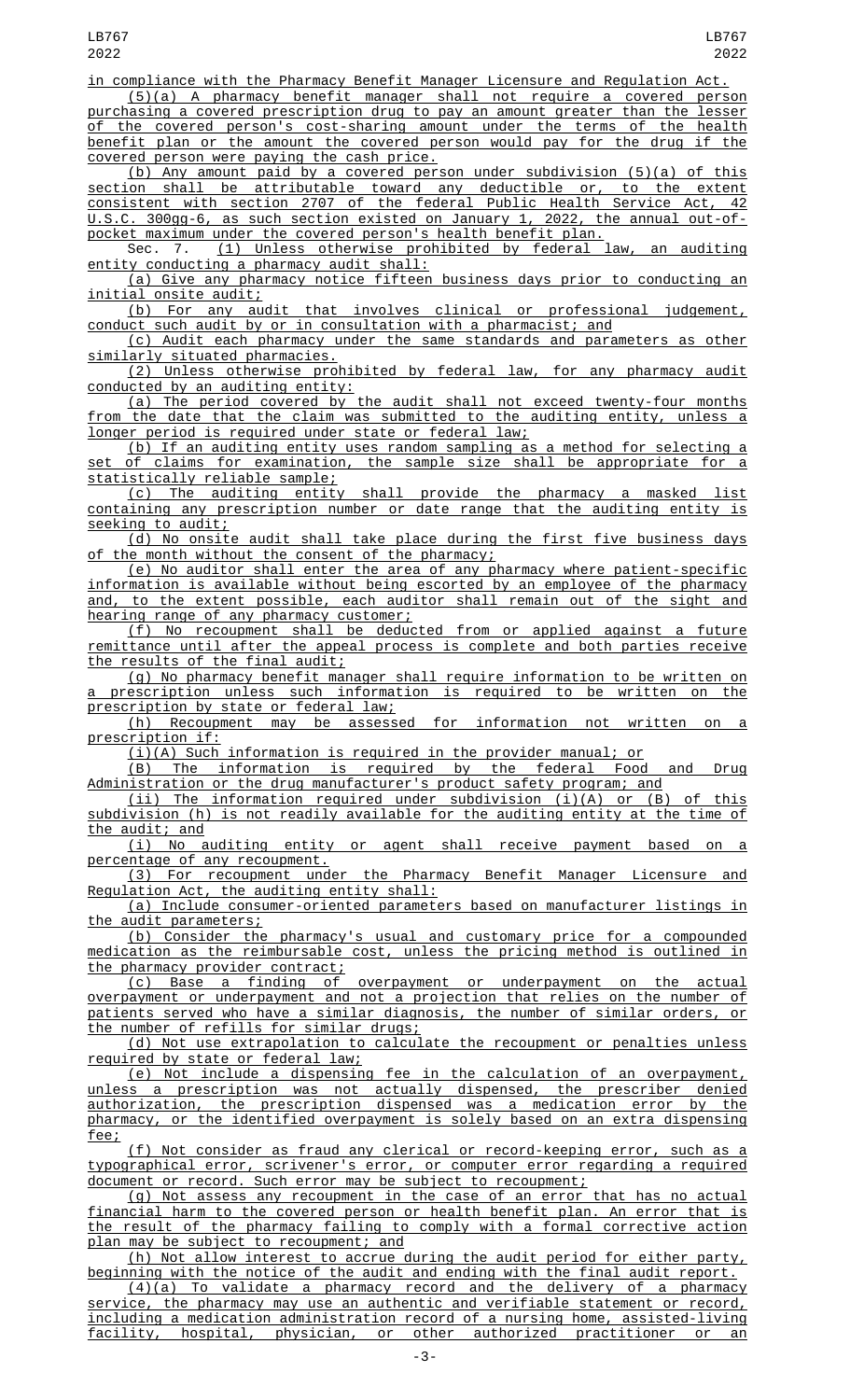additional audit documentation parameter located in the provider manual.

(b) Any legal prescription that meets the requirements in this section may used to validate a claim in connection with a prescription, change in a prescription, including a medication administration record, fax, eprescription, or documented telephone call from the prescriber to the prescriber's agent.

(5) The auditing entity conducting the audit shall establish a written appeal process which shall include procedures for appealing both a preliminary audit report and a final audit report.

(6)(a) A preliminary audit report shall be delivered to the pharmacy within one hundred twenty days after the conclusion of the audit.

(b) A pharmacy shall be allowed at least thirty days following receipt of a preliminary audit report to provide documentation to address any discrepancy found in the audit.

(c) A final audit report shall be delivered to the pharmacy within one hundred twenty days after receipt of the preliminary audit report or the appeal process has been exhausted, whichever is later.

(d) An auditing entity shall remit any money due to a pharmacy or pharmacist as the result of an underpayment of a claim within forty-five days after the appeal process has been exhausted and the final audit report has been issued.

(7) Where contractually required, an auditing entity shall provide a copy to the plan sponsor of any of the plan sponsor's claims that were included in the audit, and any recouped money shall be returned to the health benefit plan or plan sponsor.

(8) This section does not apply to any investigative audit that involves suspected fraud, willful misrepresentation, or abuse, or any audit completed by a state-funded health care program.

Sec. 8. (1) With respect to each contract and contract renewal between a pharmacy benefit manager and a pharmacy, the pharmacy benefit manager shall:

(a) Update any maximum allowable cost price list at least every seven business days, noting any price change from the previous list, and provide a means by which a network pharmacy may promptly review a current price in an electronic, print, or telephonic format within one business day of any such change at no cost to the pharmacy;

(b) Maintain a procedure to eliminate a product from the maximum allowable cost price list in a timely manner to remain consistent with any change in the marketplace; and

(c) Make the maximum allowable cost price list available to each contracted pharmacy in a format that is readily accessible and usable to the contracted pharmacy.

(2) A pharmacy benefit manager shall not place a prescription drug on a maximum allowable cost price list unless the drug is available for purchase by pharmacies in this state from a national or regional drug wholesaler and is not obsolete.

(3) Each contract between a pharmacy benefit manager and a pharmacy shall include a process to appeal, investigate, and resolve disputes regarding any maximum allowable cost price. The process shall include:

(a) A fifteen-business-day limit on the right to appeal following submission of an initial claim by a pharmacy;

(b) A requirement that any appeal be investigated and resolved within seven business days after the appeal is received by the pharmacy benefit manager; and

(c) A requirement that the pharmacy benefit manager provide a reason for any denial of an appeal and identify the national drug code for the drug that may be purchased by the pharmacy at a price at or below the price on the maximum allowable cost price list as determined by the pharmacy benefit manager.

(4) If an appeal is determined to be valid by the pharmacy benefit manager, the pharmacy benefit manager shall:

(a) Make an adjustment in the drug price no later than one day after the appeal is resolved; and<br>(b) Permit the ap

Permit the appealing pharmacy to reverse and rebill the claim in question, using the date of the original claim.

Sec. 9. (1) A pharmacy benefit manager that reimburses a 340B entity or a 340B contract pharmacy for a drug that is subject to an agreement under 42 U.S.C. 256b shall not reimburse the 340B entity or the 340B contract pharmacy for the pharmacy-dispensed drug at a rate lower than that paid for the same drug to similarly situated pharmacies that are not 340B entities or 340B contract pharmacies, and shall not assess any fee, chargeback, or other adjustment upon the 340B entity or 340B contract pharmacy on the basis that the 340B entity or 340B contract pharmacy participates in the program set forth in 42 U.S.C. 256b.

(2) A pharmacy benefit manager shall not discriminate against a 340B entity or 340B contract pharmacy in a manner that prevents or interferes with a covered individual's choice to receive such drug from the corresponding 340B entity or 340B contract pharmacy.

(3) For purposes of this section:

(a) 340B contract pharmacy means any pharmacy under contract with a 340B entity to dispense drugs on behalf of such 340B entity; and

(b) 340B entity means an entity participating in the federal 340B drug discount program, as described in 42 U.S.C. 256b.

Sec. 10. A pharmacy benefit manager shall not exclude a Nebraska pharmacy